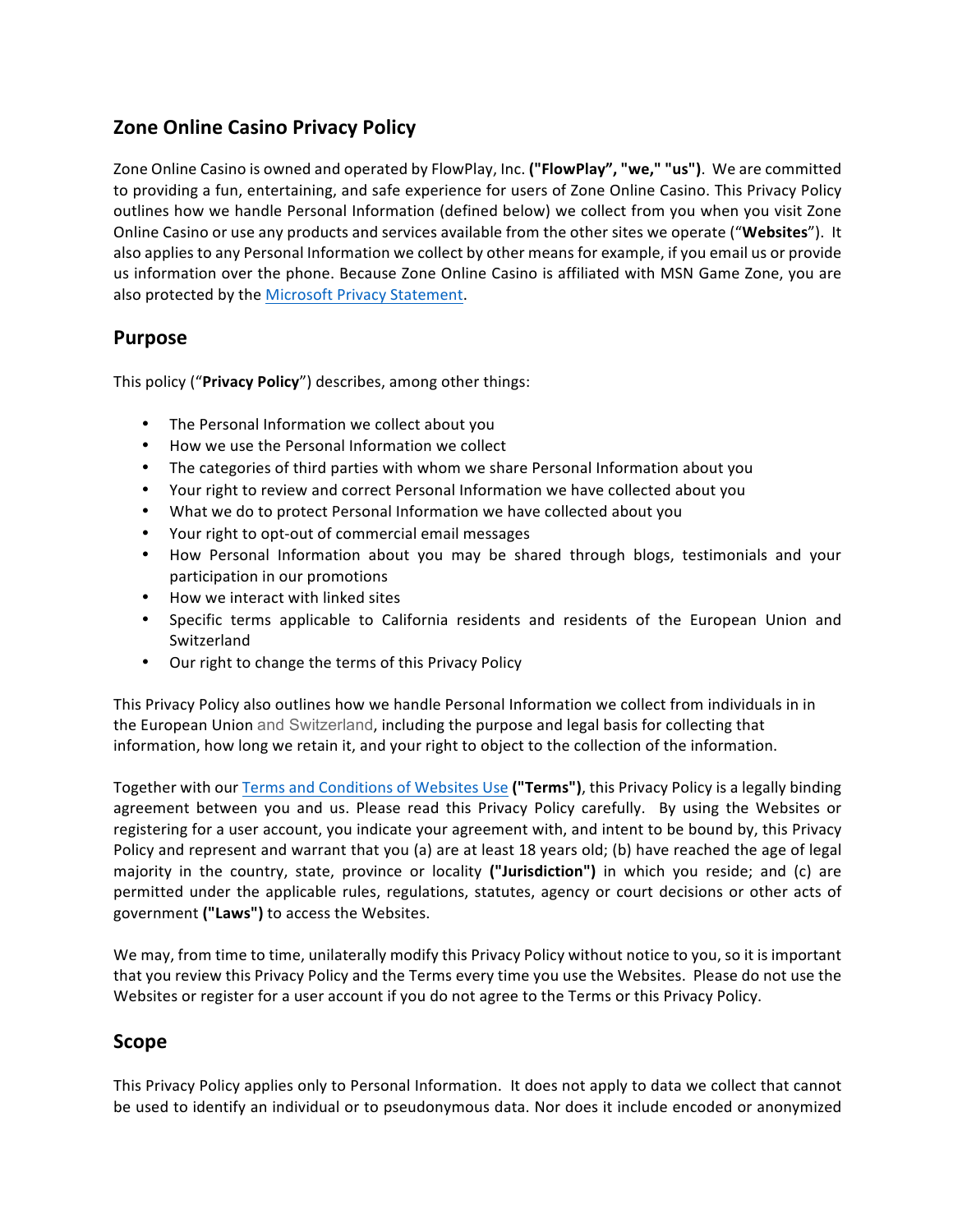information or aggregated data which we collect or create about a group or category of services, features or users which does not contain personally identifying information. We reserve the right to share aggregate, encoded, or anonymized information with potential partners or other third parties without restriction.

# **What is Personal Information?**

For the purposes of this Privacy Policy, Personal Information is your first and last name, your e-mail address, your home or other physical address, including a street name and name of a city or town, your telephone number, your social security number, any payment or financial information, or any other identifier that permits us to contact a natural human person, like you, and/or any information that we maintain that could be used to identify you in combination with any of the identifying information described above.

# **Why do we collect Personal Information?**

We collect and process Personal Information to improve our products and services, to deliver them to you, to perform obligations under contracts we have with you, to comply with our own legal obligations and for other purposes as described below. This includes to send you information you have requested as well as information about our new games or features and other products and services that may be of interest to you. If you do want to receive communications from us, you can use the opt-out process outlined below and, if you want to review, correct, or remove Personal Information we have collected, you can do so by following the steps under Access to Personal Information.

# **What Personal Information Do We Collect?**

We collect Personal Information you provide to us and from your use the Websites and/or our products or services, including when you play our games. We also collect Personal Information from other sources and when you call us or send us email.

**Information You Provide to Us:** We will collect and store any Personal Information you provide to us, except that we will not store payment card numbers and other financial transaction data, except as necessary to process your payment. For example, to create a user account for the Websites ("Account") we ask you to provide an email address and username. We may also ask you to provide other Personal Information in connection with other features on the Websites (such as the ability to upgrade your Account for a fee, the ability to buy certain Virtual Items on the Websites, demographic details in response to surveys about our games, information necessary to enter or collect a prize as part of a contest or sweepstakes we may offer) and if you choose to provide it, we will collect and store it in accordance with this Privacy Policy. Please note: it is your choice to provide us with this information. If you decide not to provide the information, you will not be able to set up an Account or use some of the other features of the Websites. But, you may choose to access and use the Websites as a guest (without providing us with your name and similar information), in which case we do not collect that information, although we may collect other information as described in this Privacy Policy.

**Account Information:** If you choose to create an Account, you will be asked to select a user name and a character to represent you on the Websites. The user name will be visible to all other users (including guest users) and to us. We will collect and store this user name; however, we strongly encourage you not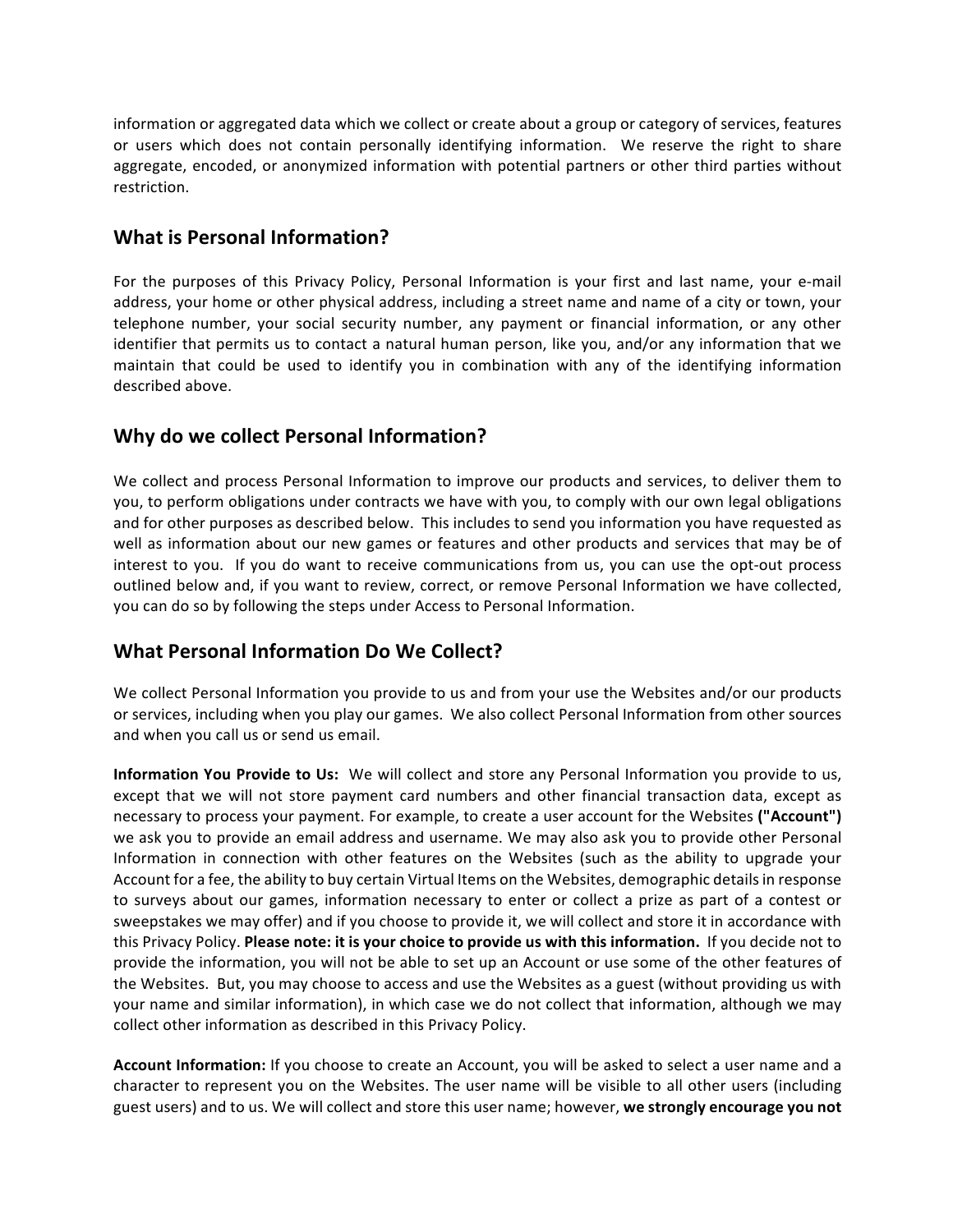to include any Personal Information in your user name. In addition, we may collect other information you provide to us through your Account, such as your favorite color, images captured using our in-game photo function, Virtual Items you have purchased, and other non-Personal Information and other information of this kind. This Account information will also be visible to other users (including guest users) unless you select otherwise in your Account's User Settings.

**Information You Provide to Other Users:** You may choose to disclose information about yourself in our on-line chat rooms or other multi-user communication functions available on the Websites. We strongly encourage you not to disclose Personal Information about yourself. We will collect and store all chats and similar interactions between and among users, including any information contained in those interactions.

**Automated Collection:** We automatically receive and store certain types of Personal Information when you visit the Websites, such as the name of the domain and host from which you access the Internet; the IP address of the computer you are using and the browser and operating system you are using; the date and time you access the Websites; the Internet address of the website from which you linked to the Websites; any search terms you used to find the Websites; the device identifiers and mobile and network information, and your actions on the Websites. This information will be treated as Personal Information if we combine or link it to any of the identifying information above. Otherwise, this information constitutes aggregate information.

Game-Play: When you play our games, we record your gameplay and statistics and add this information to your profile, which can be viewed by other players.

**Credit Card Information:** In some cases we will require your credit card information in order process purchases. This includes your name, credit card number, expiration date, billing address, and authentication codes or related information as needed to authorized the charge and complete the transaction. Credit card data is transferred over a Secured Sockets Layer (SSL) line if you are using a SSL enabled browser such as Microsoft Internet Explorer, Firefox, Safari, or Google Chrome. We also use SSL on other select pages where you enter Personal Information. This ensures that the Personal Information is encrypted as it travels over the Internet. This secure mode is enabled before any such information is transmitted from your computer. You will know you are in secure mode when the padlock or key icon in the lower right-hand or left-hand corner of the computer screen appears in the locked position. In addition, when accessing a secure server, the first characters of the site address will change from http to https. After information reaches us it is stored on a secure server that resides behind firewalls designed to block unauthorized access from outside FlowPlay.

**Purchases:** If you purchase or pay for services via the Site, the transaction may be handled by our service vendor(s) responsible for processing your payment (and its affiliates or agents) ("Payment Processor"). These entities have their own privacy policy and those terms will apply to you. Please be sure to review them at the links provided during payment processing. The policies of the Payment Processor are also considered a part of this Privacy Policy and part of your agreement with us. If you use another website to purchase our services, you do so at your own risk and you should carefully review the privacy policy and terms of any such websites.

**Log Data:** Our web servers may collect "log data." Log data provides aggregate information about the number of visits to different pages on the Websites. We use log data for troubleshooting purposes and to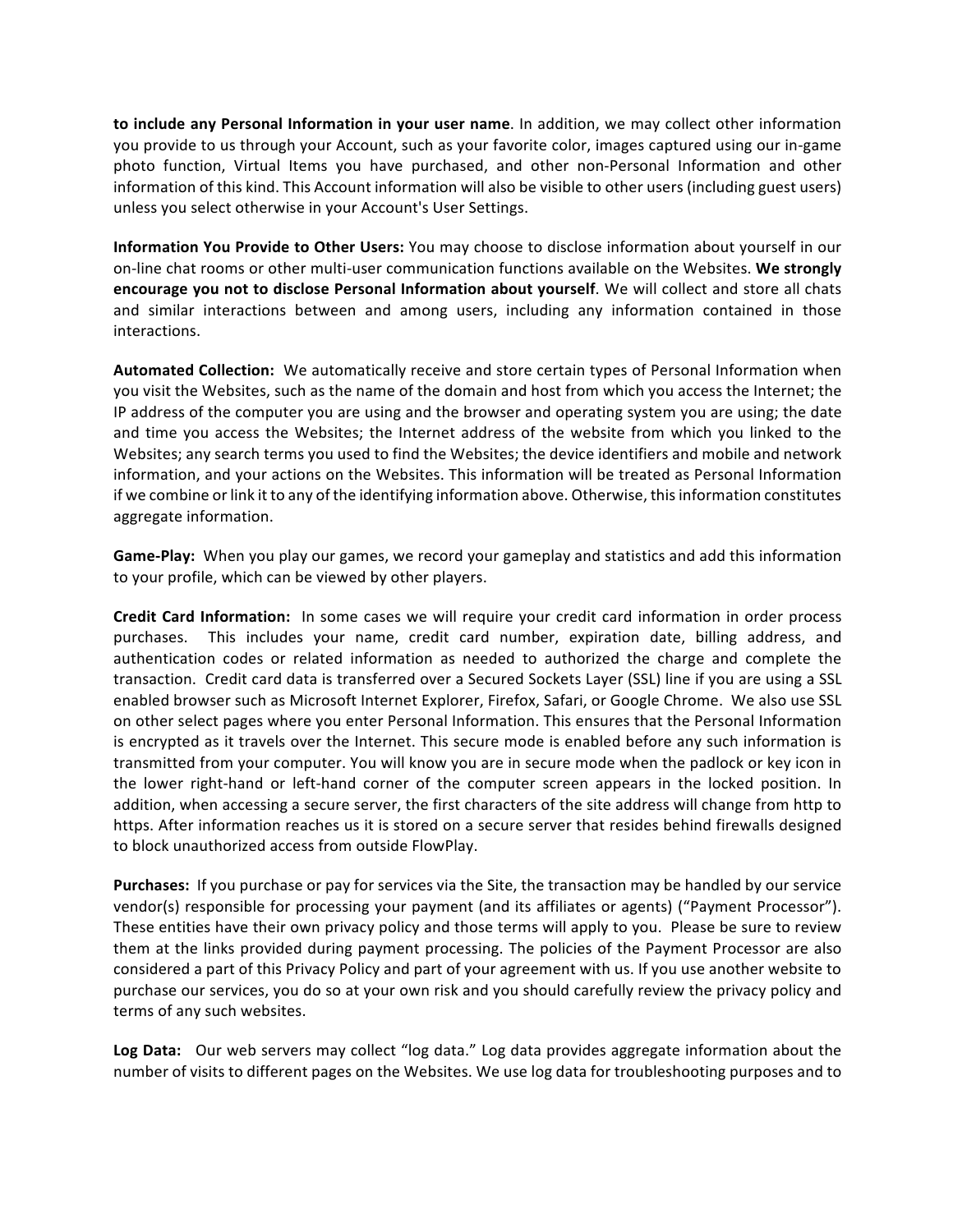track which pages people visit in order to improve the Websites. We do not link log data collected to Personal Information. Third-party vendors may also collect aggregate log data independently from us.

**Cookies:** We automatically receive and store certain types of information when you visit the Websites through the use of cookies, web beacons, or similar programs to collect the information described above. Cookies are strings of text that a website may store on your computer. Cookies enable the Websites to keep track of your preferences and activities when you use or visit the Websites. The Websites create session cookies for each visit in order to facilitate your visit. The session cookie expires at the end of the session. We may also use "persistent" cookies, which remain on your device for much longer. Cookies do not corrupt or damage your computer or computer files. We use cookies for authentication, to remember your settings, to keep track of your activity during a visit to the Site, to conduct usability tests, to improve Site performance, and to implement certain features of the Site. You can control the use of cookies at the individual browser level. If you reject cookies, you may still use our site, but your ability to use some features or areas of our site may be limited. If you do not wish to receive these cookies, you may set your browser to reject the cookies (consult the instructions for your particular browser on how to do this), although doing so may affect your ability to perform certain transactions on the Websites.

**Web Beacons:** Some of the pages on the Websites may contain electronic images known as web beacons that allow use to count the number of users who have visited those pages. These collect only limited information such as a cookie number, time and date of a page view, and a description of the page on which the web beacon resides. These web beacons do not carry any personal Information and you cannot opt-out or refuse them. However, where they operate with cookies, you can render them ineffective by opting out of cookies or changing the cookie setting in your browser.

**Marketing e-mails:** We use third party service providers to send our marketing e-mails. There are no cookies in the e-mail. However, when an e-mail recipient clicks on a link to the Websites included in the e-mail, a persistent cookie is placed on the user's computer. This cookie is used to measure the effectiveness of our e-mail marketing efforts, better understand how our users navigate through the Websites, and enhance user experience. To that end, we collect a variety of information about how users interact with our marking efforts, including how many times the email is opened and/or clicked, the browser type used, operating system, user email program, etc. The cookie set by our service providers will remain on your hard drive 30 days after the last time you clicked on the coded link in the e-mail, or until you delete it.

In addition, the third parties that assist with our marketing e-mails may use pixel tags that help us send the e-mail in a format you can read, to allow us to know which e-mails you act upon and to better target the content of future e-mails. We also use these tags to track the aggregate number of e-mails read and whether any of the links in the e-mail were accessed.

Advertisements: We use third party service providers to serve and host our advertisements. These third parties use persistent cookies to track the number of times our site is accessed and whether the site was accessed from the advertisement. The cookies generated from the advertisements do not contain Personal Information and may remain on your hard drive three or more years unless you delete them. If you do not want Personal Information about you used for this purpose, you may opt-out by following the procedure described below. Note, however, that where we use a third party to provide advertising, email marketing or similar services, each such third party will have its own opt-out process, which it will manage and control. You will need to follow those procedures to opt-out of the services they provide.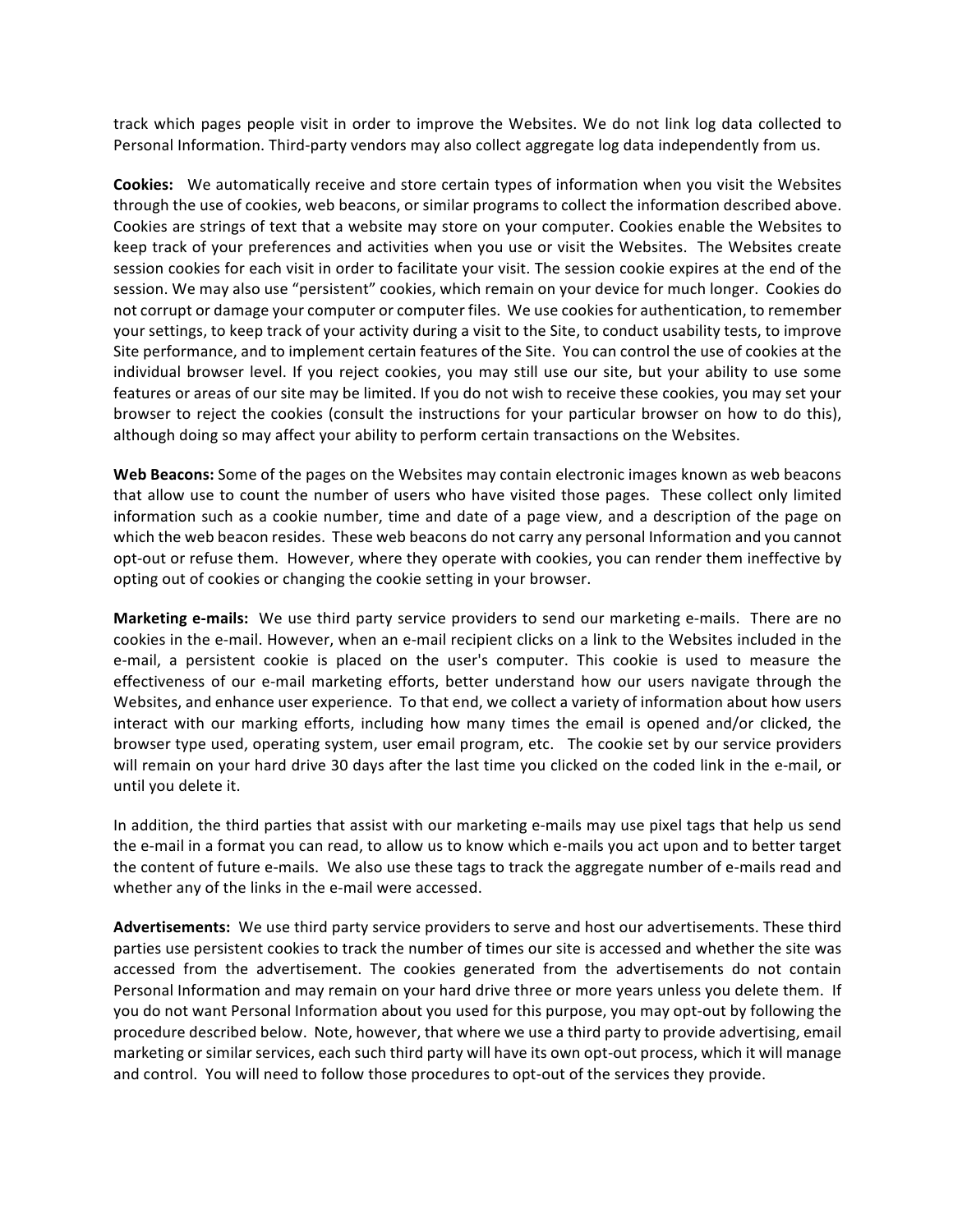**Invite a Friend:** You may invite friends to join Vegas World by using the "invite a friend" feature on the Websites. You will be required to submit your name and email address, as well as your friend's name and email address. Your friend's Personal Information that you submit in this feature will be used only to send the email you request, and will not be stored or maintained by Vegas World.

**Social Media Integration:** We may provide you the opportunity to connect your Account with other social media platforms, including Facebook. When you participate in social features the information you provide may be shared with others by the operators of those platforms. We do not have any control over any third-party's use of Personal Information or any other information you may make available on those platforms, so please be sure to read the applicable Privacy Policies carefully to determine whether you want to connect.

**Information From Third Parties:** If you play our games on a mobile device and/or tablet or from a console or through a service operated by a third party, we receive information about you from the platform provider. This information includes your username and/or device ID and other information necessary to validate your Account, but does not include any sensitive or financial information. These platforms may also send other information to us as you authorize. In addition, we may request additional information from you such as your precise location or contact list, which we will only collect if you give your explicit consent.

**Analytics Technology:** We use our own analytics technology to collect information about how you use our products, your computer or device and the health of our products. This includes information about your gameplay and usage statistics. We may collect, store, transmit and publicly display statistical data regarding game play.

In addition, we use third party analytics services to collect information about our products and how you use them. These third parties may combine information they collect from your use of the Websites with other information they have collected from other sites or sources. These parties collect and use information under their own privacy policies. We do not control information that is sent to these parties from your browser or in the normal course of your internet activity or use of our Websites. A representative list of third party analytics companies we use or whose products operate in games or the Websites include: Google Analytics, Kochava, Game Analytics and Google Firebase.

**Fraud Prevention:** When you create an Account or log into your Account or make purchases through the Websites, we or third parties may use cookies and similar technologies, or collect data about the device you are using to create a device "fingerprint" or "hash" for fraud prevention, security and authentication purposes. We may also use other technology to ensure that users of our games are playing them fairly. This technology also collects information about you and the devices you are using to play the games which is then used to detect anomalies associated with violations of our Terms.

# **Children**

We take protection of the privacy of legal minors very, very seriously and in order to adhere to the Children's Online Privacy Protection Act. We will not knowingly collect any Personal Information from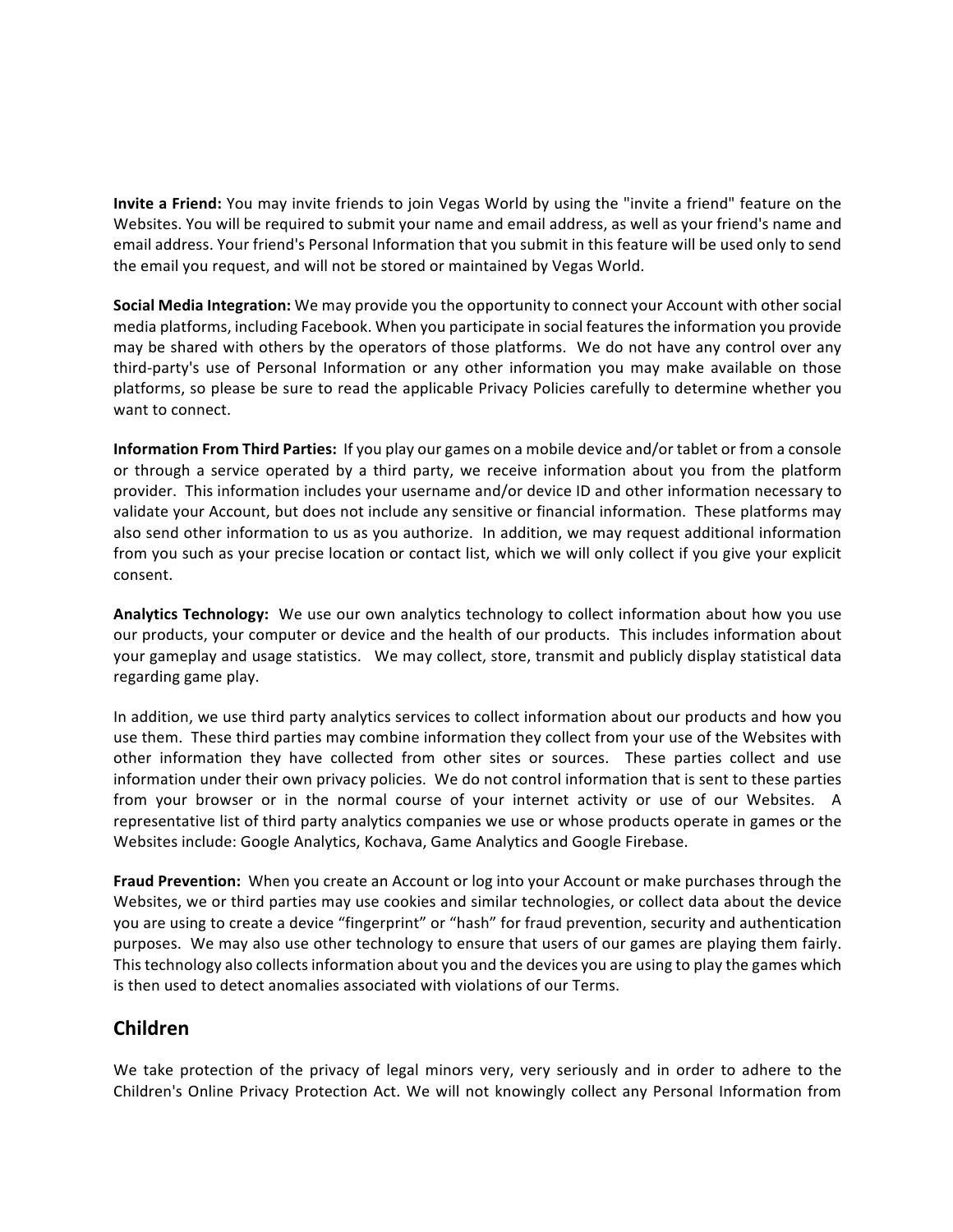individuals under 13 or knowingly allow individuals under 13 to create an Account. If we learn that we have collected Personal Information from an individual under 13 we will immediately remove such Personal Information from the Websites and our systems.

### **How We Use Personal Information**

We may use the Personal Information to:

- Improve our services and create new features and promotions
- Deliver our services to you
- Process credit card payments for purchases
- Perform obligations under contracts we have with you
- Tailor your user experience
- Develop and display third-party content and advertising tailored to your interests
- Answer your questions and send you information you have requested
- Perform research about your preferences and how you use our products and services,
- Request your feedback about how we are doing
- Communicate with you, including sending emails and newsletters, about our new games or features and other products and services that may be of interest to you
- Comply with our own legal obligations
- Enforce our Terms
- Manage our business
- Combine with information we have collected from other sources

We generally store Personal Information in the United States as long as reasonably necessary to fulfill the purposes described in this Privacy Policy, as indicated to you at the time of collection, as we determine is necessary for business records, and as required under applicable law. However, we may transfer your Personal Information from the United States to other countries or regions in connection with storage and processing of data, fulfilling your requests, and operating our business. By providing any information to us, you consent to such transfer, storage, and processing.

# **Disclosure of Personal Information to Third Parties**

General: We do not share the Personal Information provided or obtained through the Websites with third parties, except as described below and as otherwise specified in this Policy. We may share Personal Information as follows:

- With the third party or third parties that perform(s) maintenance and operation of the Websites on our behalf. These parties are bound by a confidentiality agreement prohibiting the unauthorized disclosure and/or use of your Personal Information.
- With other third parties that perform services or functions on our behalf, such as companies providing technological or fulfillment services, financial institutions and similar entities, all to the extent necessary to operate the Websites and provide you with the features you request. All such third-parties are required by us to adhere to our Privacy Policy or to similarly restrictive privacy or confidentiality obligations. We do not authorize such third parties to use your Personal Information for any other purposes.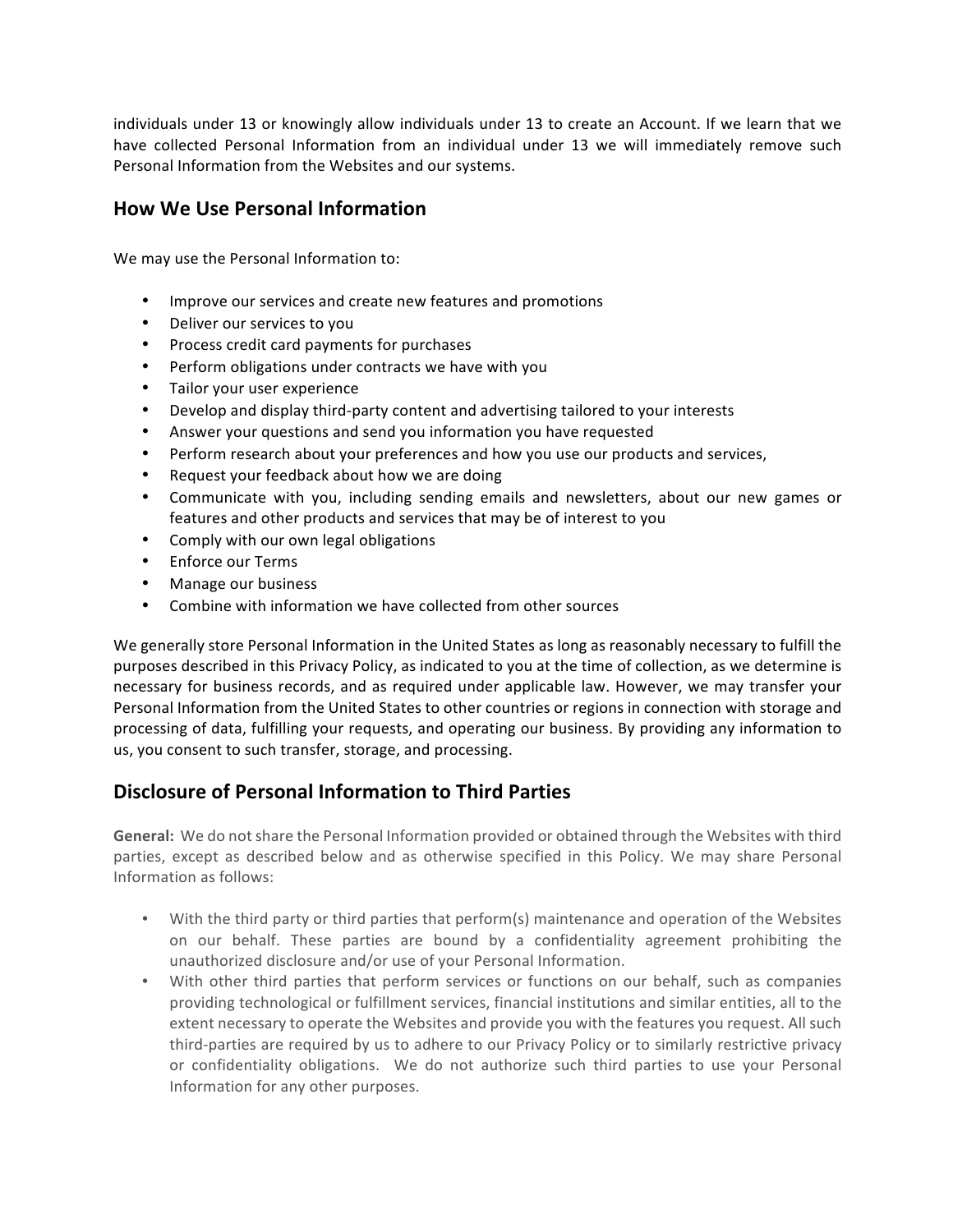- As we believe is necessary to comply with laws, statutes, or regulations, and/or to enforce this Policy and the Terms and to protect our rights and the rights of others.
- As required by a court or government agency or to respond to a claim by you or a third party
- As part of a transfer of our assets, for example in the event of a merger, acquisition, corporate change or, in the unlikely event of a bankruptcy, involving VegasWorld or FlowPlay.
- As you may otherwise request or agree.

Affiliates: We share much of our data, including Personal Information about you, with our affiliated entities and joint ventures when it is reasonably necessary for the purposes otherwise permitted in this Privacy Policy.

**Service Providers:** We use third party service providers to provide specific business support services to us which may involve limited access to Personal Information. We require these companies to use the information only to provide the contracted services and prohibit them from transferring the information to another party except as needed to provide the contracted services. Examples of such services include sending emails, conducting and administering promotions, executing surveys, providing customer service, performing business analysis, and processing payments. When we employ another company to perform a function for us, we only provide them with the information that they need to perform their specific function. We are not responsible for the actions of service providers or other third parties, nor are we responsible for any additional information you provide directly to any third parties.

**Business Transactions:** We may disclose your Personal Information as part of any merger, sale of company assets or acquisition, as well as in the event of an insolvency, bankruptcy or receivership. The recipient of Personal Information following such actions may have privacy policies that differ from those in this Policy. You will be notified via email and/or a prominent notice on the website, and you may optout of the use of your existing information in a new manner.

**Special Events:** If you choose to participate in a special event (for example, a promotion, contest, or sweepstakes), we may share Personal Information with those organizations participating in the applicable event.

For Commercial Use by Others: We will never sell, transfer or otherwise disclose your Personal Information to any third-parties for their own commercial, marketing or promotional use. If we intend to collect and disclose Personal Information for such purposes, including if certain features on the Websites require such disclosure of your Personal Information, we will notify you first, such as on the Websites at the time we collect the Personal Information.

**Other Purposes:** We may use and share Personal Information for other purposes with your consent.

**Disclosure:** Upon request we will provide you with information about whether we hold, or process on behalf of a third party, any Personal Information about you. To request this information please contact us at privacy@casinogamesupport.com

**Other Privacy Policies:** Any third parties to whom we may disclose Personal Information may have their own privacy policies that describe how they use and disclose Personal Information. Those policies will govern use, handling, and disclosure of Personal Information once we have shared it with those third parties as described in this Policy. If you want to learn more about their privacy practices, we encourage you to visit the websites of those third parties.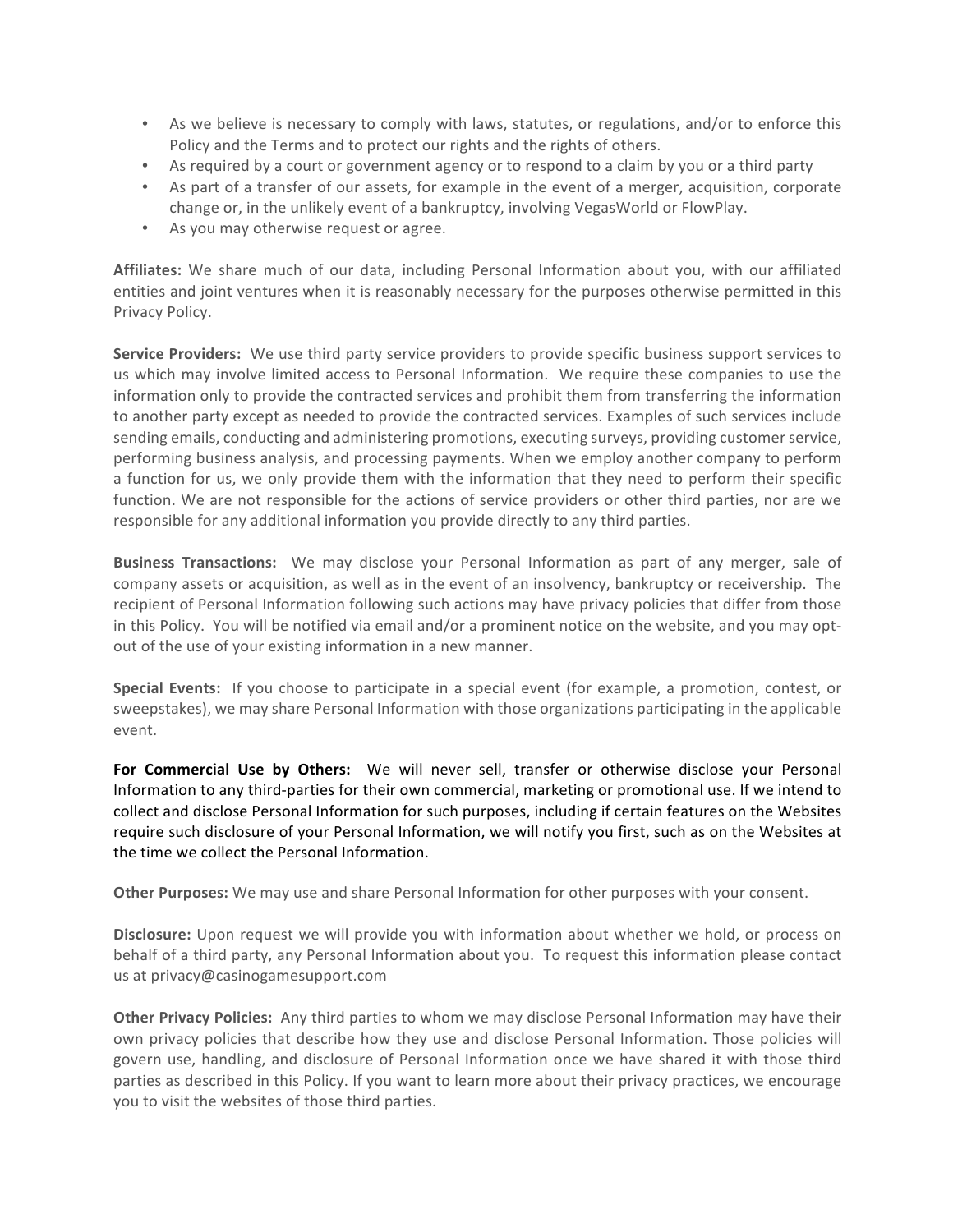Aggregate Information: We may disclose to third parties certain aggregate information contained in your Account or other aggregated, anonymous information (such as that collected automatically) as we deem appropriate for our internal business purposes, including improving the Websites and adding or modifying features.

## **Commercial Electronic Message Consent**

By providing your email address to us, you affirmatively and expressly consent to receiving commercial emails from us and those parties that process email communications on our behalf. These third parties may send you commercial emails in order to deliver the updates about our products, to provide you with more information about available products you have purchased, and to provide you with special offers, and other information.

# **Opting Out**

We give you control over how much Personal Information you provide to us and how we are permitted to use it. The simplest way to exercise this control is to not provide us with Personal Information you do not want us to collect, store and use as set forth in this Privacy Policy. However, subject to our ability to retain certain Personal Information and our ability to disclose Personal Information, each as described above, you can also control certain aspects of how we use Personal Information we have collected about you:

- If you want to review, erase, or modify any of your Personal Information, or if you want to stop receiving promotional or commercial communications from us, you may do so by contacting us at privacy@casinogamesupport.com. Please be sure to clearly indicate your contact and data privacy preferences. Also, please include the e-mail address you used when you registered with the Websites and/or provided the information to help us verify your request. If at your request we erase your Personal Information, we will also take reasonable steps to inform third parties to which we previously have disclosed the information that you request them to erase any links to or copies of that information.
- You have the right to object to use of your Personal Information for direct marketing purposes. We use Personal Information to inform you about new games and other news from Vegas World, but you may object to such use at any time.
- You may deactivate your Account or delete the personal information associated with it by contacting privacy@casinogamesupport.com If you do so, you will no longer have access to the games or services associated with your Account.
- You have the right to object to and not receive e-mail messages from us. Each email contains a link or instructions at the bottom of the e-mail for the purpose of adjusting your e-mail subscription preferences. If you do not want to receive e-mail from us, please follow the instructions in any e-mail you receive to be removed from our e-mailing list. Please allow 10 days for us to process your request. Please understand that you may continue to receive marketing offers directly from other companies that were already in production prior to the processing of your request.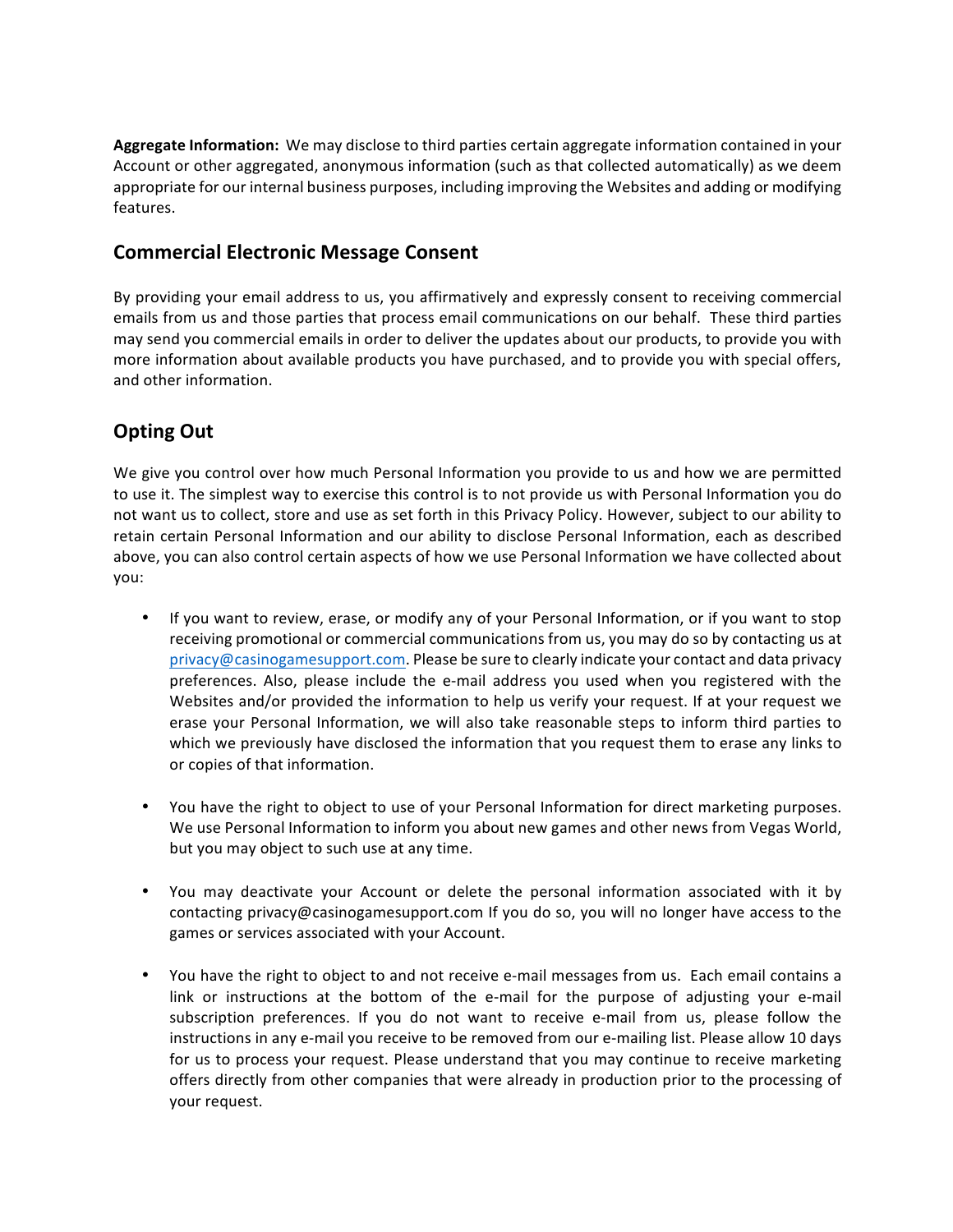Please be aware that we reserve the right to verify the identity of any person making an opt-out or correct/update request; provided that we shall have no liability whatsoever resulting from false or erroneous requests. Note that we may retain information needed to resolve disputes, enforce our user agreements, protect our legal rights, and comply with technical and legal requirements and constraints related to the security, integrity and operation of our products. Otherwise, we will retain Personal Information about you for as long as reasonably necessary to provide you services, create and improve our products, comply with the law, and to run our business.

# **Links and Third Party Ads**

From time to time we may provide advertisements for third-party goods and services or links on the Websites to third-party websites as a service to you. These third-party goods, services, and sites, including any cookies placed on our Websites by such third-parties, are not covered by this Privacy Policy. Please remember that the third party sites, including their cookies, are operated by companies that are outside of our control, and your activities at those sites will be governed by the policies and practices of those third parties. We encourage you to review the privacy practices of these third parties before disclosing any Personal Information, as we are not responsible for the privacy practices of those sites.

### **Security**

We use reasonable technological and procedural measures to protect the Personal Information you provide and we urge you to help us protect you by selecting user names and passwords difficult to hack and by keeping your user name and password secret. We take protection of your Personal Information seriously; however, we cannot guarantee the safety or privacy of your Personal Information. You acknowledge, agree and understand that communication via the Internet, and security measures in connection with such communication, are not failsafe or foolproof, and there is always a possibility that data, including Personal Information, may be lost or intercepted by unauthorized parties during such transmission or after receipt. You agree that Vegas World shall have no liability whatsoever in connection with such lost or intercepted data.

To learn more about how to protect yourself online, we encourage you to visit the website http://www.onguardonline.gov/.

# **Transfer of Personal Information Across Jurisdictional Boundaries**

As indicated in our Terms, this Privacy Policy is governed and construed in accordance with applicable United States and State of Washington Laws. However, we may transfer Personal Information and store it outside of the United States or the Jurisdiction in which you are located, which may result in the provision of less protection than might be provided in your home Jurisdiction.

# **Disclaimers, Liability and Indemnity**

Please be sure to review the [Terms](https://www.vegasworld.com/fx/legal/terms_ms.pdf) which contain important information about, among other things, our disclaimer of liability for damage arising out of your use of the Websites (including in connection with this Privacy Policy), your assumption of risk and indemnity obligations in connection with the User Agreement.

# **Changes to Privacy Policy**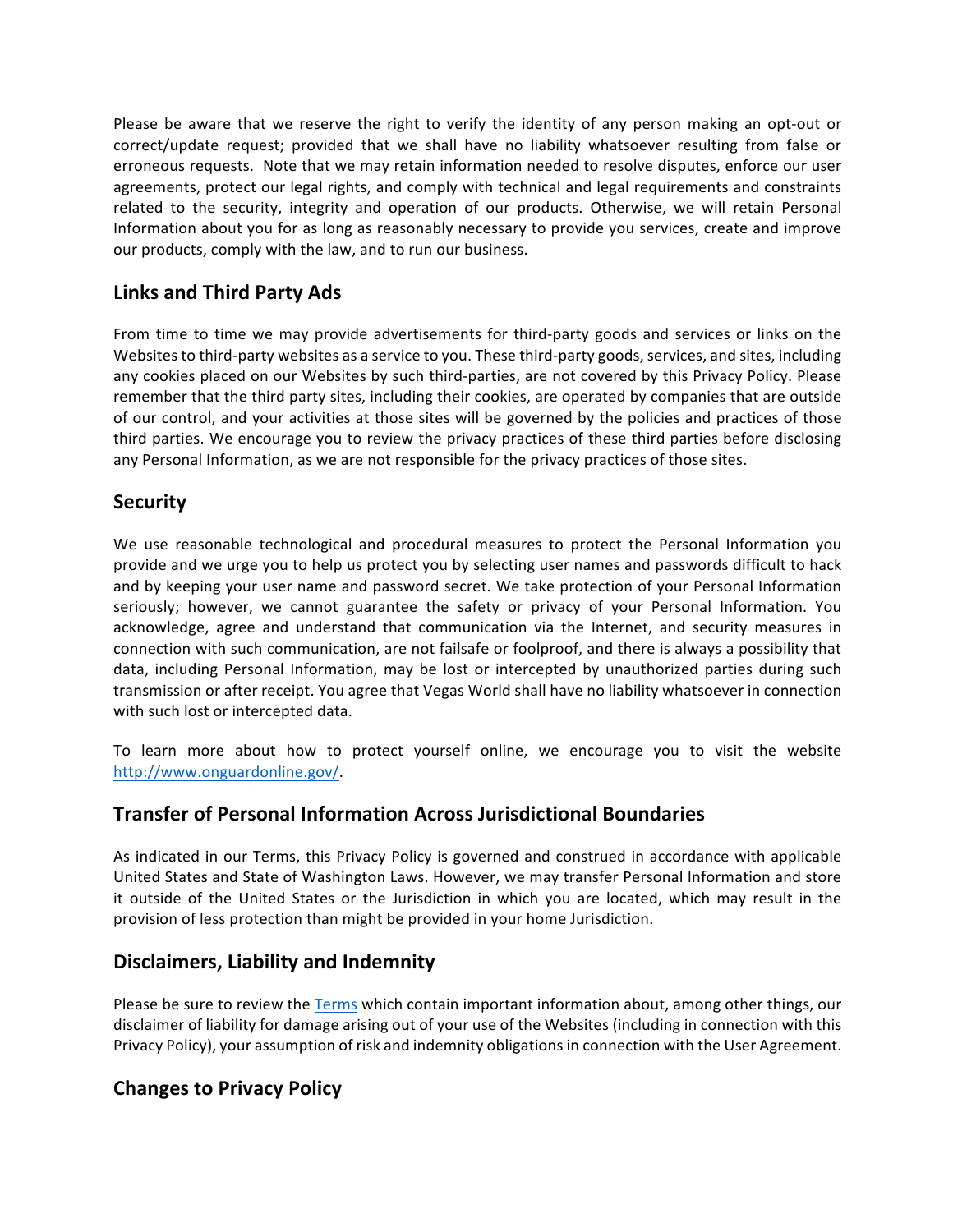We may change the Websites, the User Agreement and this Privacy Policy at any time and in our sole discretion. We will post the updated version on the Websites and we will notify you by other means if we think the changes will significantly impact the treatment of Personal Information you have already provided. Your continued access to or use of the Websites shall constitute acceptance of any modifications of the Privacy Policy. Our use of information gathered or obtained at any time is subject to the Privacy Policy in effect at the time of such use. If you have any questions or concerns after reading this, please email us at: privacy@casinogamesupport.com

# **Your California Privacy Rights**

Effective January 1, 2005, under California Civil Code Section 1798.83, if an individual who is a California resident has provided Personal Information to a business in connection with a business relationship that is primarily for personal, family, or household purposes, and if that business has within the immediately preceding calendar year disclosed such an individual's Personal Information to a third-party and knows or should have known that such third-party used the information for its own direct marketing purposes, then that business is obligated to disclose in writing to such individual upon request, what Personal Information was shared and with whom it was shared. Any request for a disclosure required under this California law should be sent to us via email at privacy@casinogamesupport.com or via regular mail at the address set forth below. Please note that under this law, we are not required to respond to a customer's request more than once in a calendar year, nor are we required to respond to any request that is not sent to the email or mailing address designated above.

Section 22575 of the California Business & Professions Code requires website and online service operators to disclose whether they honor web browser "Do Not Track" settings. We support and honor "Do Not Track" web browser settings. If you enable Do Not Track settings in the browser you are using, we will not collect, store, or use information about websites you visit using that browser other than VegasWorld.com. Other parties, however, may not honor Do Not Track signals. These parties may collect Personal Information about your online activities over time and across different web sites when you visit VegasWorld.com, for example by using cookies on our site. We have no access to or control over other parties' information collection practices, even those with which we may have an affiliation. You should carefully review the privacy policy and terms of any website you visit. For more information about Do Not Track, please visit http://www.allaboutdnt.org/.

# **International Visitors**

The Websites and the services are hosted in and provided from the United States. If you use the Websites and/or the services from the European Union, Switzerland, Canada or other regions with laws governing data collection and use that may differ from U.S. law, please note that you are transferring your personal data to the United States. The United States does not have the same data protection laws as the EU, Canada and some other regions. By providing your Personal Information, you consent to the transfer of your personal data to the United States and the use of your Personal Information, in accordance with this Policy.

# **Contact; Complaints**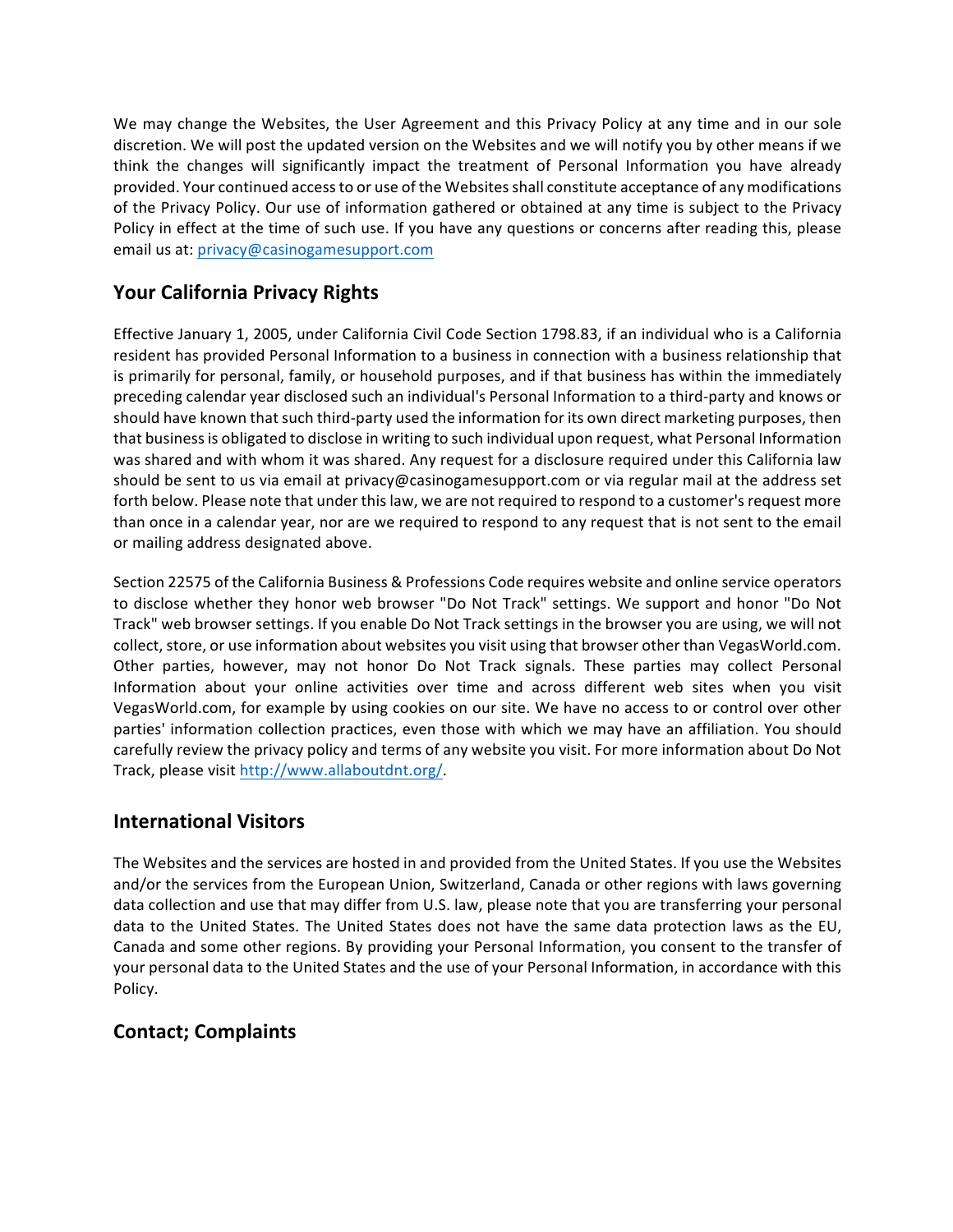We take your privacy seriously, and invite you to contact us at the address below with any questions or concerns you may have regarding this Privacy Policy or our collection, storage, and use of your Personal Information:

FlowPlay, Inc. 1008 Western Ave, Suite 300 Seattle, Washington 98104

Should you so choose, however, you have the right to lodge a formal complaint regarding our use of Personal Information about you with the Federal Trade Commission, the supervisory authority for the United States, using the following contact information:

Federal Trade Commission 600 Pennsylvania Avenue, Northwest Washington, DC 20580 Tel. +1 202 326 2222

### **Terms Applicable to Data from EU Member Countries**

We are based in the United States. In most cases, the Personal Information we collect is stored and used in the United States. While we do not direct our services to individuals of the European Union (EU), it is possible that EU individuals may access and use the Websites.

Compliance with General Data Protection Regulation (GDPR)

If we collect Personal Information from individuals in the EU in a manner subject to the General Data Protection Regulation then, in addition to the above, the following terms shall also apply to our collection, use and retention of that information:

**Basis for Collection**: As set out above, we collect and process Personal Information for which you have given your express consent at the time of collection. For example, we collect Personal Information when you elect to participate in one of our promotions. We also collect and process Personal Information to order improve our services, to deliver services and perform obligations under contracts we have with you, and to comply with our own legal obligations.

**Your GDPR Rights**: Your rights include: (a) a right to withdraw your consent to the processing of Personal Information about you to which you have previously given consent; (b) a right to object to processing of Personal Information about you for the purpose of direct marketing; and (c) a right to have incorrect Personal Information about you corrected. You also have the right to obtain a copy of the Personal Information we have about you, although we reserve the right to charge a fee for this.

**GDPR Questions and Complaints:** If you have questions or complaints regarding this Policy or our handing of Personal Information about you, please contact privacy@casinogamesupport.com. We will promptly investigate and attempt to resolve complaints and disputes in a manner that complies with the principles described in this Privacy Policy.

You also have the right to lodge a privacy complaint with a European supervisory authority. The data protection authorities are listed here at http://ec.europa.eu/justice/article-29/structure/dataprotection-authorities/index\_en.htm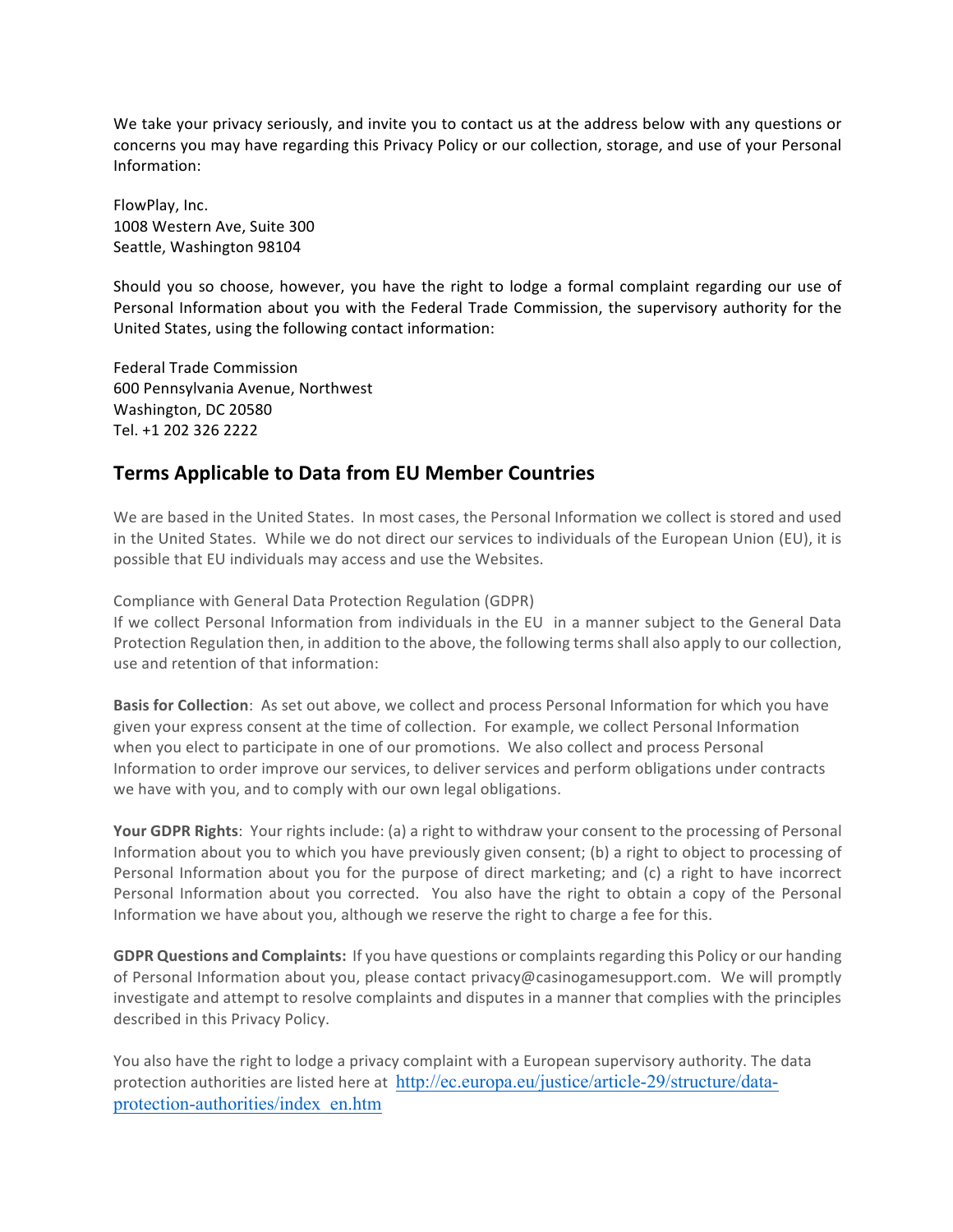Profiling: We may analyze Personal Information we have collected about you to create a profile of your interests and preferences so that we can contact you with information that is relevant to you. We may make use of additional information about you when it is available from external sources to help us do this effectively. We may also use Personal Information about you to detect and reduce fraud and credit risk.

#### **Compliance with Privacy Shield Principles:**

Vegas World complies with the EU-US Privacy Shield Framework and and the Swiss-US Privacy Shield Framework as set forth by the US Department of Commerce regarding the collection, use, and retention of personal information from European Union member countries and Switzerland transferred to the United States pursuant to Privacy Shield Vegas World has certified that it adheres to the Privacy Shield Principles. If there is any conflict between the policies in this privacy policy and the Privacy Shield Principles, the Privacy Shield Principles shall govern. To learn more about the Privacy Shield program, and to view our certification page, please visit https://www.privacyshield.gov/ **Sensitive Data:** We do not collect Sensitive Data from visitors to the Websites.

**Onward Transfer:** Except as otherwise provided in this Privacy Policy, we only disclose Personal Information to third parties who reasonably need to have access to it for the purpose of the transaction or activity for which it was originally collected or to provide services to or perform tasks or our behalf or under our instruction. All such third parties must agree to use such the Personal Information we provide to them only the purposes for which we have engaged them and they must agree in writing to provide adequate protections for the Personal Information that are no less protective than those set out in this Privacy Policy. Where we have knowledge that an entity to whom we have provided Personal Information is using or disclosing Personal Information in a manner contrary to this Privacy Policy, we will take reasonable and appropriate steps to prevent, remediate or stop the use or disclosure. In cases of onward transfer to third parties of data of EU and Swiss individuals received pursuant to the EU-US and Swiss-US Privacy Shield Framworks, Vegas World is potentially liable.

**Authorized Transfer:** We also may disclose Personal Information for other purposes or to other third parties when you have consented to or requested such disclosure. Please be aware that we will disclose Personal Information in response to lawful requests by public authorities, including to meet national security or law enforcement requirements. We are not liable for appropriate onward transfers of personal data to non-agent third parties.

**Data Processors:** We may retain third parties to process or analyze personal Information we collect from the Websites. For example, a Site may be maintained or hosted by a third party service provider, a promotion may be administered by a sales promotion agency, and/or products may be fulfilled by a wholesaler. These suppliers and other third parties who provide services for us are contractually obligated not to use Personal Information about you except as we authorize.

Your Privacy Shield Right of Access: Your rights include: a right to access information we hold about you and to have incorrect Personal Information about you corrected.